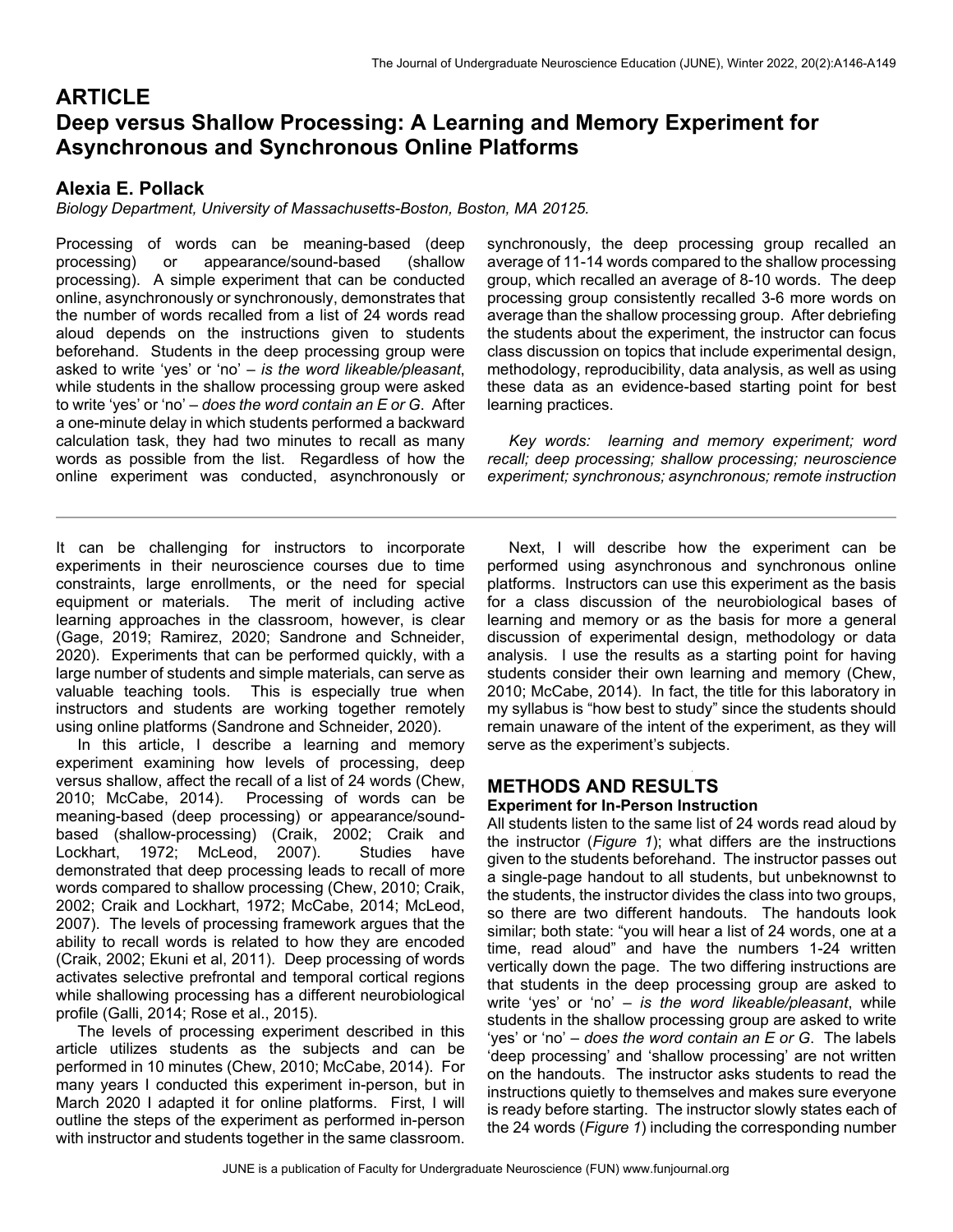| (1) Evening   | $(13)$ Cold  |
|---------------|--------------|
| (2) Country   | $(14)$ Love  |
| $(3)$ Salt    | (15) Bargain |
| $(4)$ Easy    | (16) War     |
| (5) Peace     | $(17)$ Hate  |
| (6) Morning   | (18) Wet     |
| (7) Pretty    | $(19)$ Rich  |
| (8) Expensive | (20) Nurse   |
| $(9)$ Poor    | (21) Pepper  |
| (10) Doctor   | $(22)$ Hard  |
| $(11)$ City   | $(23)$ Ugly  |
| $(12)$ Dry    | $(24)$ Hot   |

*Figure 1.* List of 24 words read aloud by the instructor (Chew, 2010; McCabe, 2014).

before each word. The students write 'yes' or 'no' next to each number, 1-24, following the instructions on the top of their handout.

 After the final word is read aloud, the instructor asks the students to count backwards by threes from 200 over one minute. Then, the instructor asks the students to write down as many words from the list that they recall, in any order, over two minutes. Afterwards, the instructor asks students to count the number of words recalled, and calls on students, one at a time, to report their data. Therefore, it is important that the instructor keeps track of which of the two handouts the students receive. I do this based on where the students are seated in the classroom. I like to collect data from the students in the shallow processing group first, who recall an average of 7-10 words. Then, I ask the students in the deep processing group, one at a time, to state the number of words recalled; they recall an average of 13-16 words.

 The choice to have students report their data orally is convenient and lends some drama. For example, once students in the deep processing group start to report the number of words recalled, this typically produces audible gasps from the students in the shallow processing group. In my experience students do not seem to mind reporting their data in front of their classmates. However, I intentionally do this in an unemotional, equitable way in order to demonstrate that what is important are the data themselves, not who recalled fewer or more words (Ramirez, 2020). Instructors may choose to collect their students' data in ways that are private, such as having them write the number of words recalled on slips of papers, and collecting these in a way that keeps the shallow and deep processing groups separate.

 Once all the raw data are written on the classroom whiteboard, we calculate the mean number of words recalled, standard deviation, and perform statistical analysis. Next, we discuss the experiment itself. I start by asking a volunteer from each group to read aloud to the class the instructions on the top of their handout. Then, we debrief about the entire experiment, going through the steps of the methods, and also hearing accounts from students who volunteer to share their experiences. Similar to other reports (Chew, 2010; McCabe, 2014), many students in the deep processing group noticed that there were associated pairs of words in the list (*Figure 1*), i.e. "doctor/nurse", "salt/pepper". In turn, these students mentioned that the word-pairs helped them to remember partner words when one word from the pair was easily recalled. Few students in the shallow processing group noticed the presence of wordpairs in the list, consistent with other reports (Chew, 2010; McCabe, 2014).

#### **Experiment for Online Asynchronous Instruction**

In Spring 2020, 48 students were emailed a link to a Zoom video of me reading the 24 words aloud; each group of 24 students received a different handout labelled "Group A" and "Group B", corresponding to the shallow and deep processing instructions. Students were asked to read the email instructions and the attached handout carefully. The instructions also included a due date for completing the experiment. Once students were ready, they were instructed to play the Zoom video of me reading the 24 words aloud, asking them to count backwards from 200 by threes (one minute), and asking them to recall as many words as possible, in any order (two minutes).

 By email, students sent me their Group (A or B) and the number of words recalled. Out of 48 students, I received data from 44 students. I analyzed these data myself and emailed the students a written summary along with a new Zoom video in which I debriefed the class about the experiment, including background about shallow and deep processing. There was no class discussion. The asynchronous experiment yielded results consistent with those from the in-person experiment: the shallow processing group recalled a mean of 8 words, while the deep processing group recalled a mean of 14 words.

#### **Experiment for Online Synchronous Instruction**

In Fall 2020 and Spring 2021, I performed this experiment remotely with four groups of 24 students per group using email and synchronous Zoom meetings.

 Immediately prior to the start of our synchronous Zoom classroom, students were emailed one of the two handouts labeled Group A and Group B, with instructions on the top as described in the asynchronous methods. Therefore, since I had emailed the students directly, I knew precisely which students received which handout. In our synchronous Zoom classroom, I waited until all students arrived, then I asked them to open the handout from their email. Students were requested to read the instructions to themselves, and to be prepared to record their responses - 'yes' or 'no' for 24 words - either electronically or on paper. Once everyone was ready, I proceeded by using the same in-person methods: reading aloud the 24 words, one-minute delay with the subtraction calculation task, and two minutes to recall as many words as possible from the list.

To collect the data, I started with the shallow processing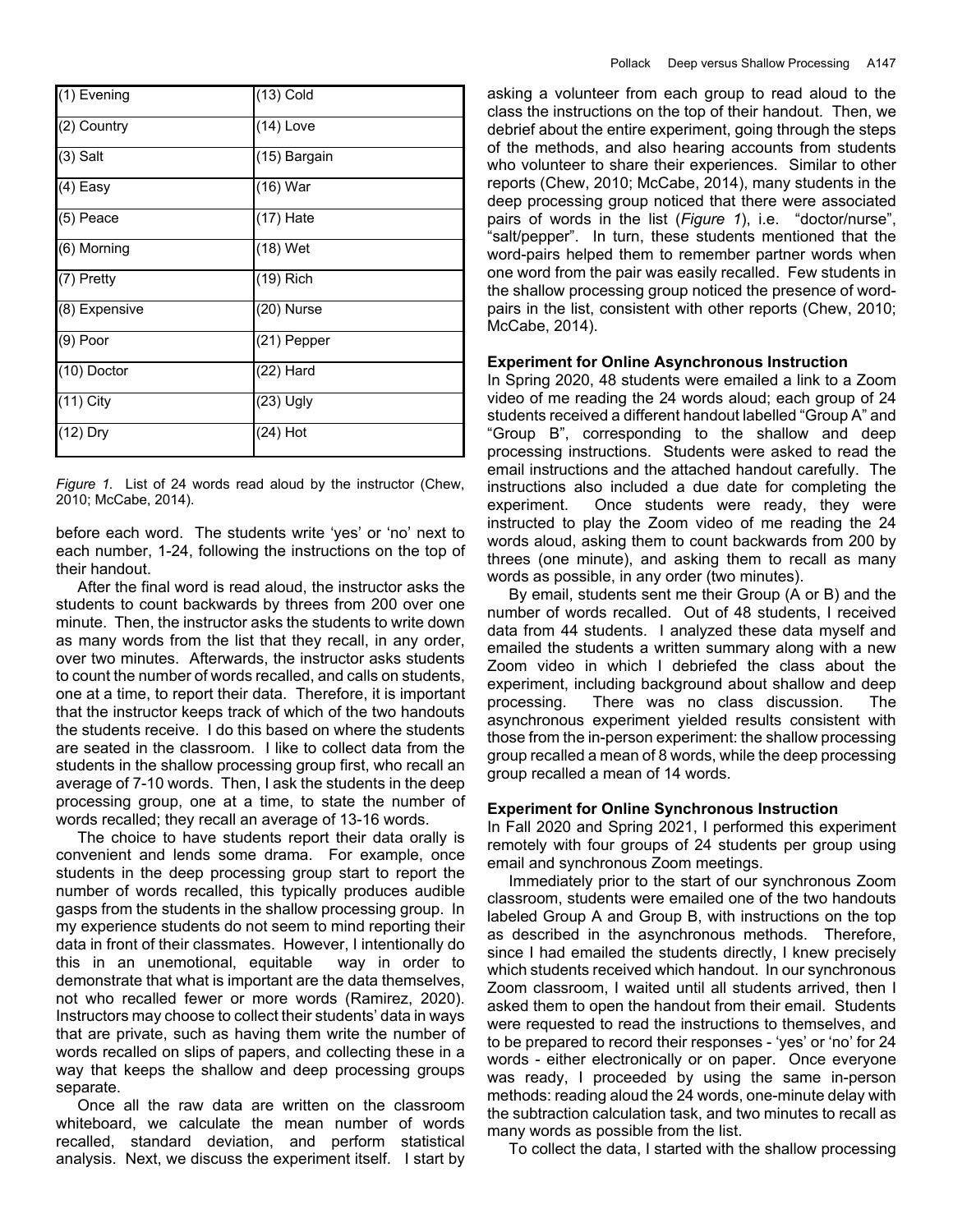group. I called each student by name, one at time, asked them to unmute and to state the number of words recalled. Data were collected in real-time on a Word document that I shared with the class over Zoom. Once I had all the raw data, I told the students that I needed several minutes for data analysis, and I turned off my video and audio. Once completed, I turned my video and audio back on, and I shared the Word document on Zoom with the data analysis. We discussed the experiment synchronously the same way that I described for the in-person methods. The synchronous remote experiment, conducted on four groups of students, yielded data consistent with the in-person and asynchronous experiments: the shallow processing group recalled an average of 8-10 words, while the deep processing group recalled an average of 11-14 words.

## **DISCUSSION**

This experiment demonstrates that when subjects follow instructions asking them to use deep or shallow processing while listening to a list of 24 words it affects the number of words recalled. The experiment is easy and quick to perform and allows the students to serve as the subjects. The results are robust and consistent across in-person and asynchronous/synchronous online platforms. Therefore, instructors should feel confident that the experiment will yield similar data whether conducted in-person or using online platforms.

 The choice of how to incorporate this experiment into a course depends on the aim of instructors and how they want to spend their student contact hours. An advantage of using a synchronous platform like Zoom is that the experience and interactions are similar to in-person instruction: everyone is in the same virtual classroom together and the instructor is able to conduct the experiment in real-time. This also has the benefit that data can be collected immediately. In contrast, using asynchronous platforms, raw data collection depends on students submitting them through email or onto an online site, so it could be difficult to ensure full participation. In my one semester experience of using the asynchronous method, four students out of 48 did not submit their data despite sending them email reminders to do so.

 On the other hand, instructors might prefer to utilize asynchronous platforms to conduct the experiment, thereby leaving student contact hours available for other activities such as data analysis and class discussion. Asynchronous platforms also allow the students to perform the experiment according to their own schedules, perhaps in a more relaxed way. However, when using asynchronous methods instructors need to make certain that the students have sufficient instructions to conduct the experiment on their own. To facilitate this, I provided detailed written instructions in my email to the students. I repeated these orally at the beginning of my video, and then told the students to pause the video if they were not yet ready to begin the experiment. In turn, my students did not report any issues with misunderstanding or being uncertain about how to perform the experiment. That said, I had no way of knowing whether students did not "cheat" and write down the words as I said them aloud. However, since these data are indistinguishable from those using in-person or synchronous

online methods, I feel confident that the majority of students must have followed the instructions appropriately. If instructors plan to use an asynchronous online method, they may want to state explicitly that students should not write down any of the words while they are listening to the list.

 The use of simple experiments in the classroom gives students opportunities to explore experimental design, reproducibility, data analysis and interpretation (Baker, 2016; Carter et al., 2017; Fry, 2014; Pollack, 2010). Certainly, an experiment examining the effect of deep versus shallow processing on word recall fits well within courses (or sections of courses) about learning and memory, especially regarding the encoding of declarative memory (Craik, 2002; Ekuni et al, 2011; Galli, 2014; Rose et al., 2015). Moreover, the ability to conduct this experiment quickly, in-person or online, gives instructors the flexibility to utilize it to suit their own needs. In fact, my own thinking has shifted recently about when and how I use this experiment in my Neurobiology course. For years it was the last experiment of the semester, corresponding to the section of the course about learning and memory. Beginning in Fall 2020, it is now the first experiment. My rationale for this change is several-fold. It takes advantage of student enthusiasm at the beginning of the semester and allows everyone to participate as subjects and to have their voices heard, even if only to report their data aloud. In addition, the results provide compelling evidence for students to examine their own learning practices. This is something that I highlight during class discussion and that I hope the students apply and carry forward in their education and lives.

### **REFERENCES**

- Baker M (2016) Seek out stronger science. Nature 537:703-704.
- Carter BS, Hamilton DE, Thompson RC (2017) Learning experimental design through targeted student-centric journal club with screencasting. J Undergrad Neurosci Educ 16(1):A83- A88.
- Chew SL (2010) Improving classroom performance by challenging student misconceptions about learning. APS Observer 23(4):51- 54.
- Craik FIM (2002) Levels of processing: Past, present….and future? Memory 10(5-6):305-318.
- Craik FIM, Lockhart RS (1972) Levels of processing: A framework for memory research. J Verbal Learning Verbal Behav 11:671- 684.
- Ekuni R, Vaz LJ, Bueno OFA (2011) Levels of processing: the evolution of a framework. Psychol Neurosci 4(3):333-339.
- Fry DJ (2014) Teaching experimental design. ILAR J 55(3):457- 471.
- Gage GJ (2019) The case for neuroscience research in the classroom. Neuron 102(5):914-917.
- Galli G (2014) What makes deeply encoded items memorable? Insights into the levels of processing framework from neuroimaging and neuromodulation. Front Psychiatry 5:61.
- McCabe JA (2014) Learning and memory strategy demonstrations for the psychology classroom., DC: Society for the Teaching of Psychology, Office of Teaching Resources in Psychology. Washington. **Available Available** at https://teachpsych.org/Resources/Documents/otrp/resources/m ccabe14.pdf.
- McLeod S (2007) Levels of processing. Available at https://www.simplypsychology.org/levelsofprocessing.html.